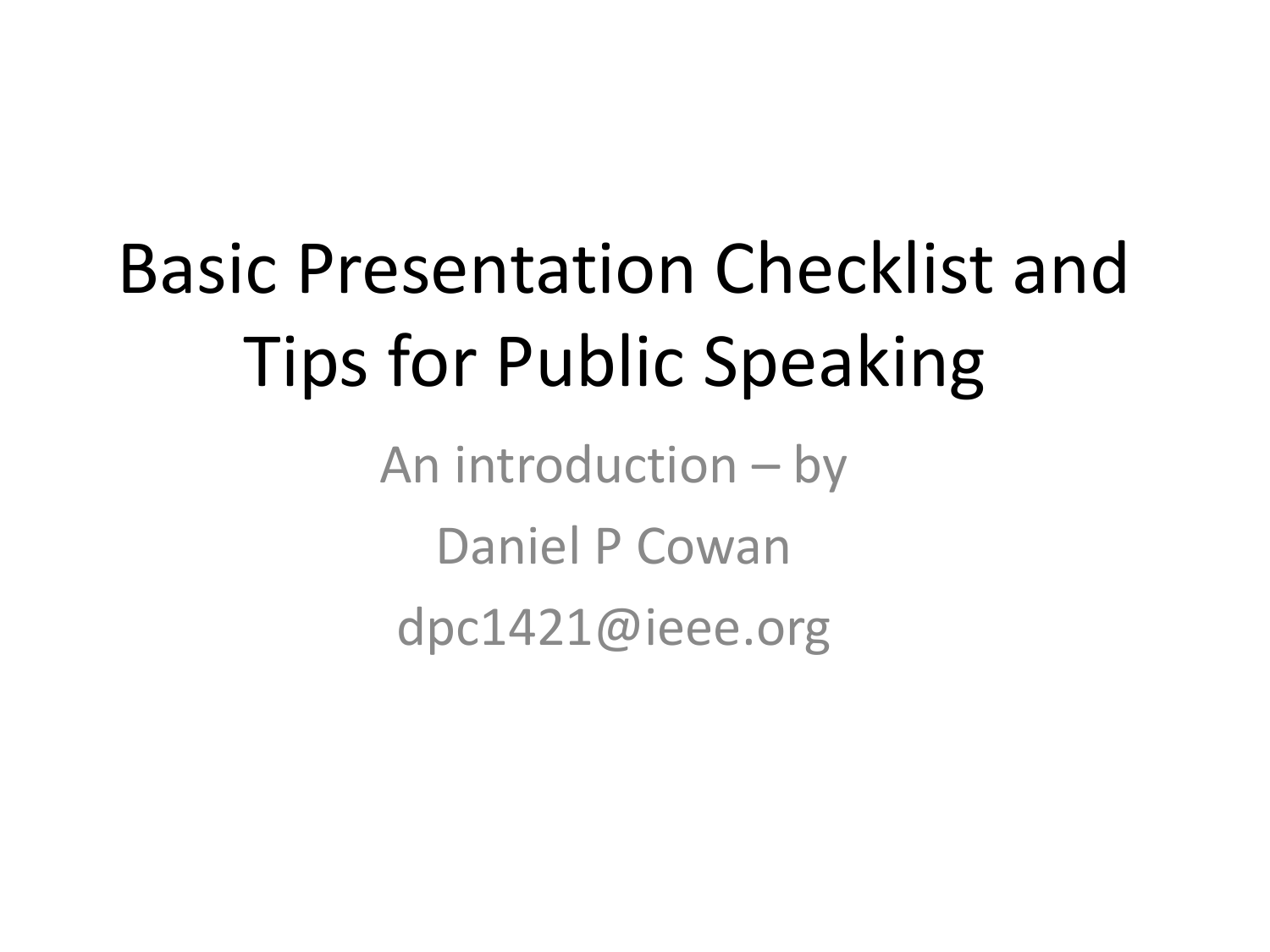## Where do we begin?

- Study the subject there is a lot of stuff to read !
- "How to Speak like a Pro" by Leon Fletcher
- Read some "Toastmaster" magazines
- Observe others Educators, Ministers, and other people you admire…
- Fletcher offers some great lessons -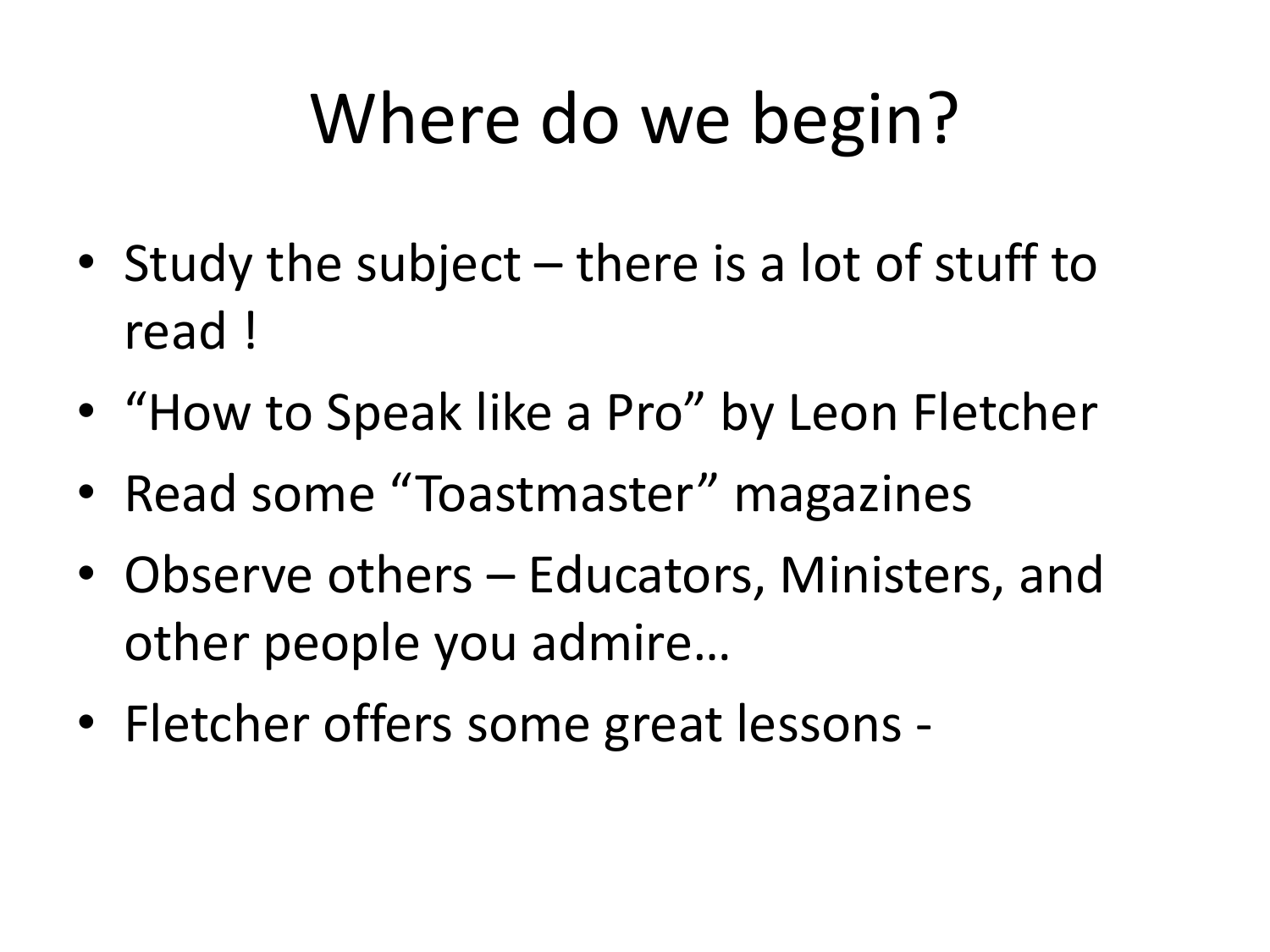## Fletcher's Basic Checklist

- Control your stage fright
- Select your subject
- Gather information, facts and ideas
- Organize your material
- Plan the beginning of your speech
- Plan the ending of your speech
- Practice your speech
- Present your speech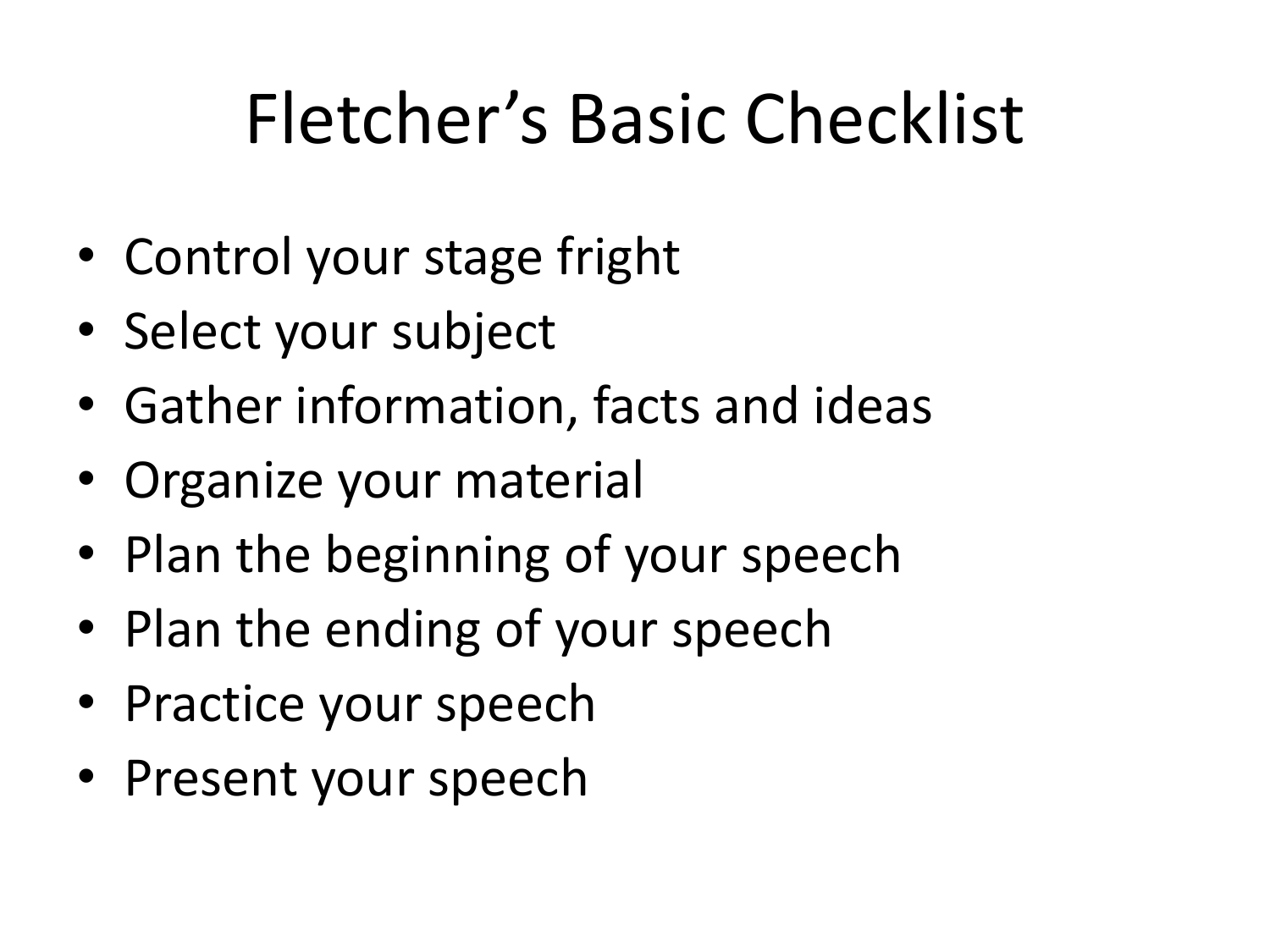## Good Presentation Delivery

- Check the local arrangements
- Know how to use the microphone (if used)
- Be prepared to Answer questions
- Know how to deal with distractions
- How much time to YOU have to make your point/presentation?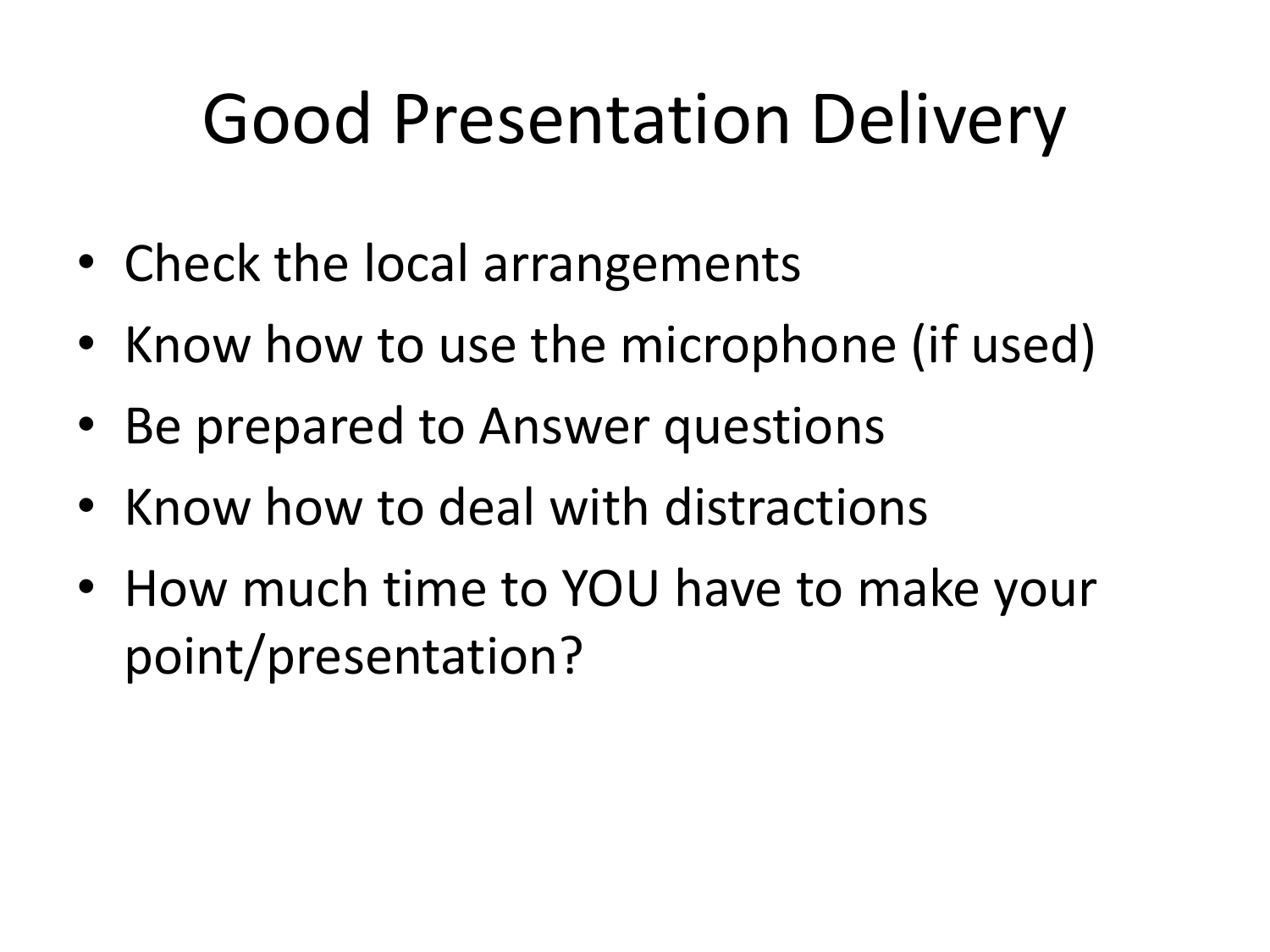# Controlling your FEAR

- Everyone gets a bit of stage-fright
- Develop a way to deal with your fear
- Practice to gain confidence
- Get feedback from your friends or use a recording device to play-back your voice
- This will enhance your GPA "greater personal awareness"
- Here is a nugget you will almost always appear more confident than you feel !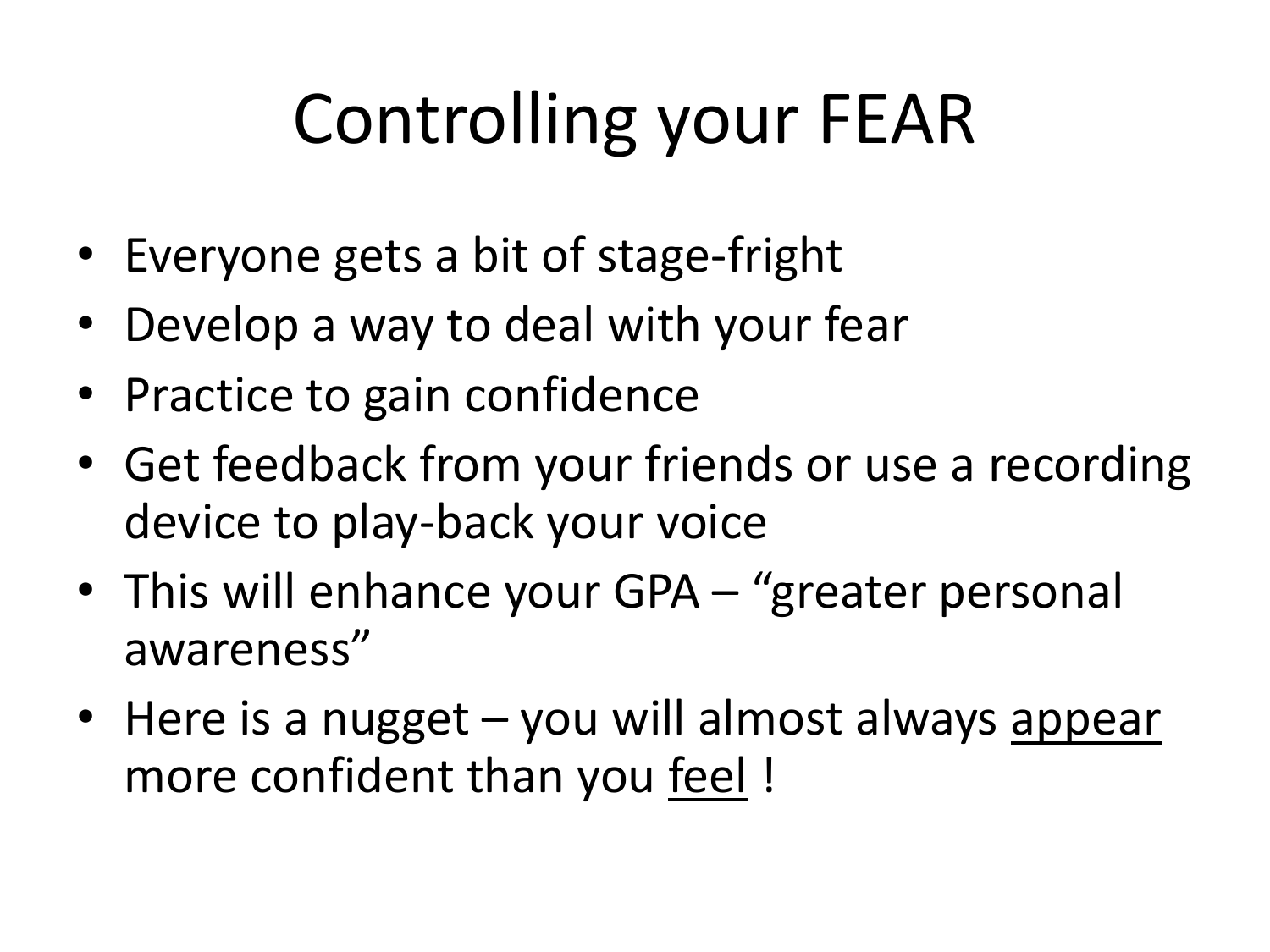## Subject Matter

- Your subject may be chosen for you by the Future City Team…
- Use YOUR talent !
	- If you are good at one part of the FC program if it comes "naturally" – that should be your focus.
	- If you must present some portion of the topic to a set of Judges – then practice with your team and Teacher to enhance your strengths and learn more about your weaknesses – be kind and open with each other.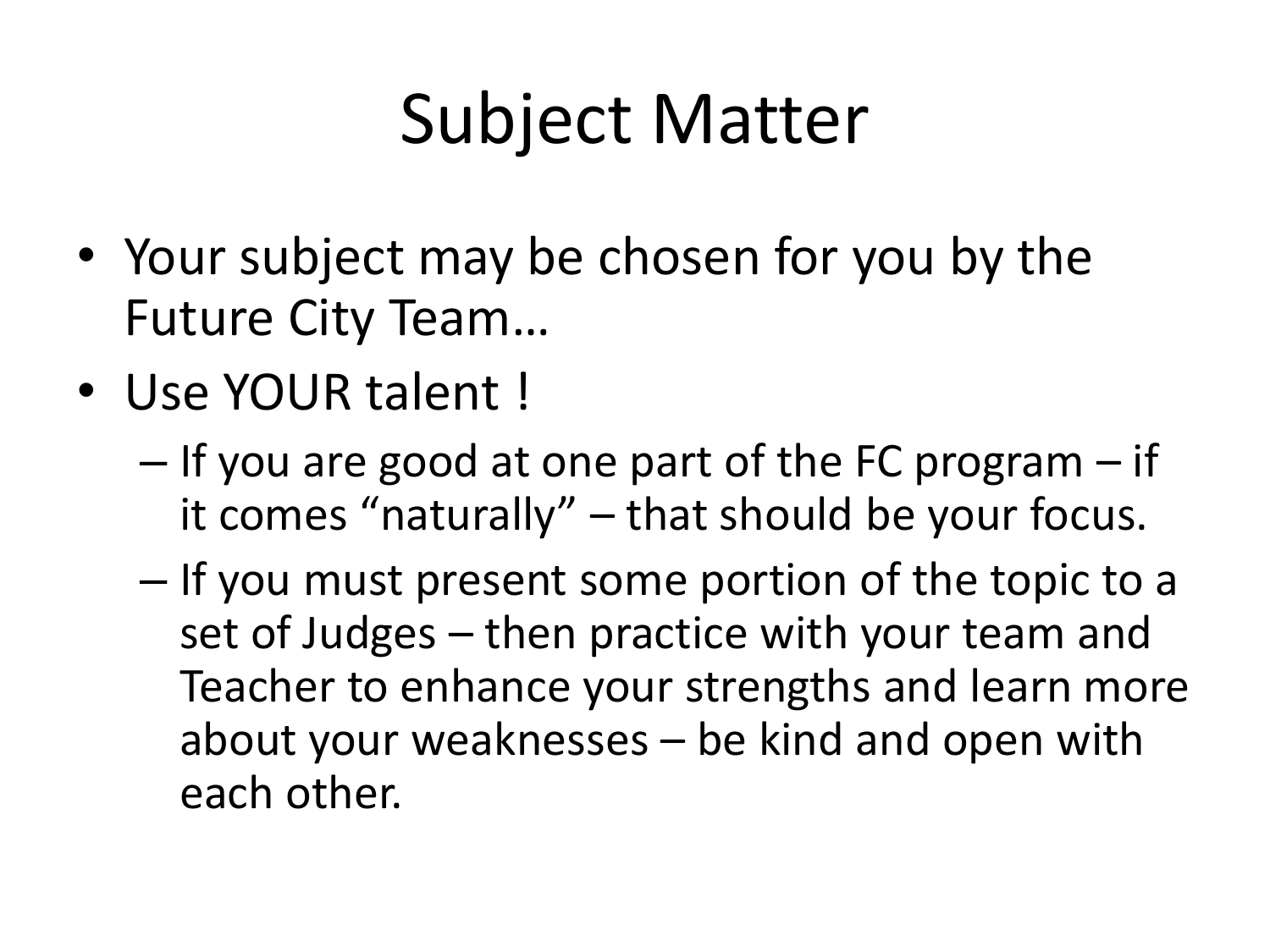#### Gather information, facts and ideas

• This is a huge part of being prepared – google® and the internet are HUGE resources

• Call someone who is an expert and interview them

• List your IDEAS – develop them and find facts to distill them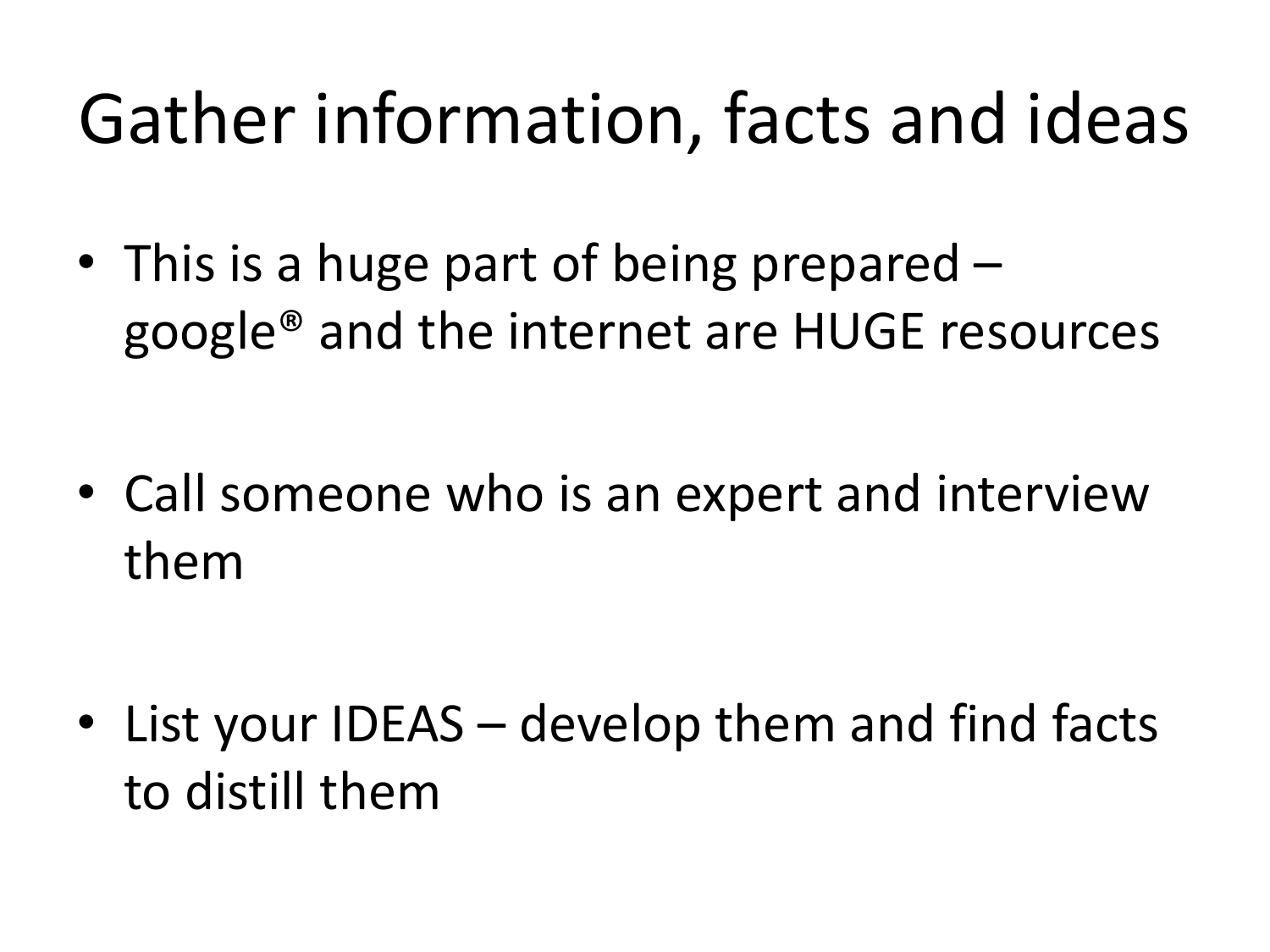## **Organize**

• Create cards for your main ideas, points or topics you want to cover

• Put these cards in ORDER for your presentation

• Remember your IDEAS – no need to memorize a script. Make sure you know your subject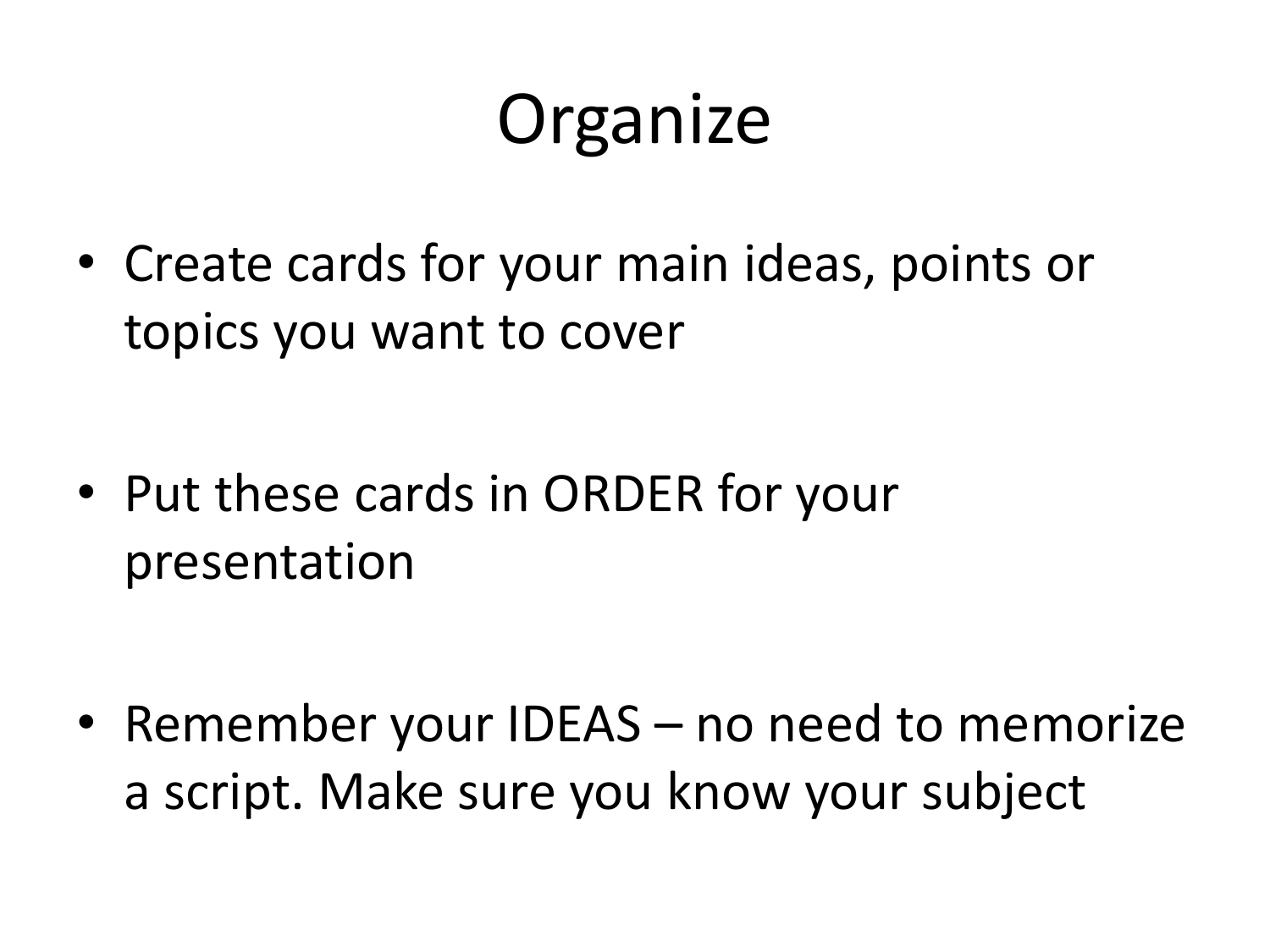## Begin with an Opening

• Try to create an interesting opening statement and then support it with the rest of your speech

• Examples: Ask a question, Make some outrageous statement or Open with a quote that is related to you topic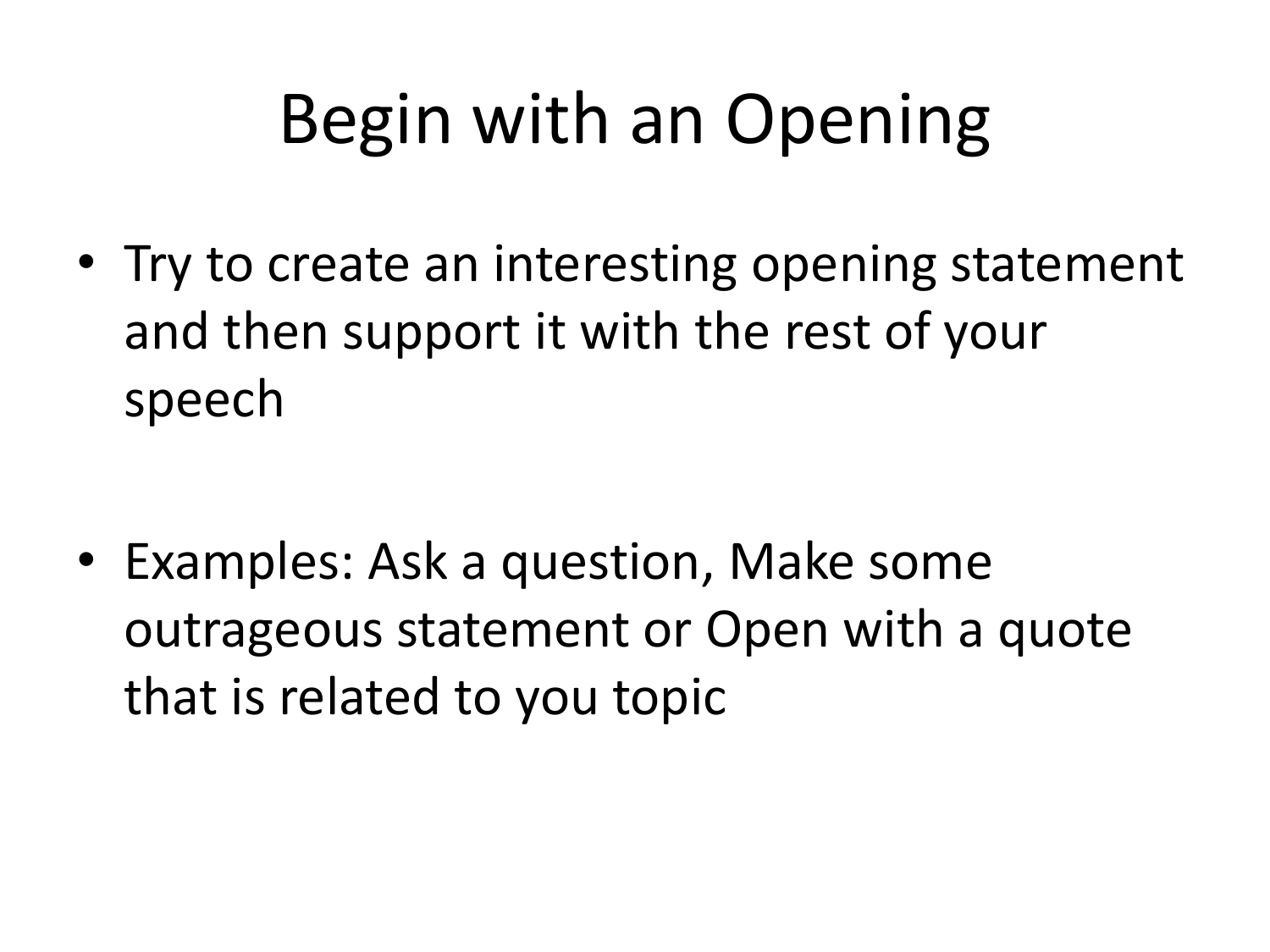## Plan the END of your speech

- Recap your main points
	- You may want to create an acronym of your main points, so you can recall for the closing.
	- Include a memorable statement example:
	- **"Opportunity is missed by most people, because it is dressed in overalls and looks like work." Thomas A. Edison**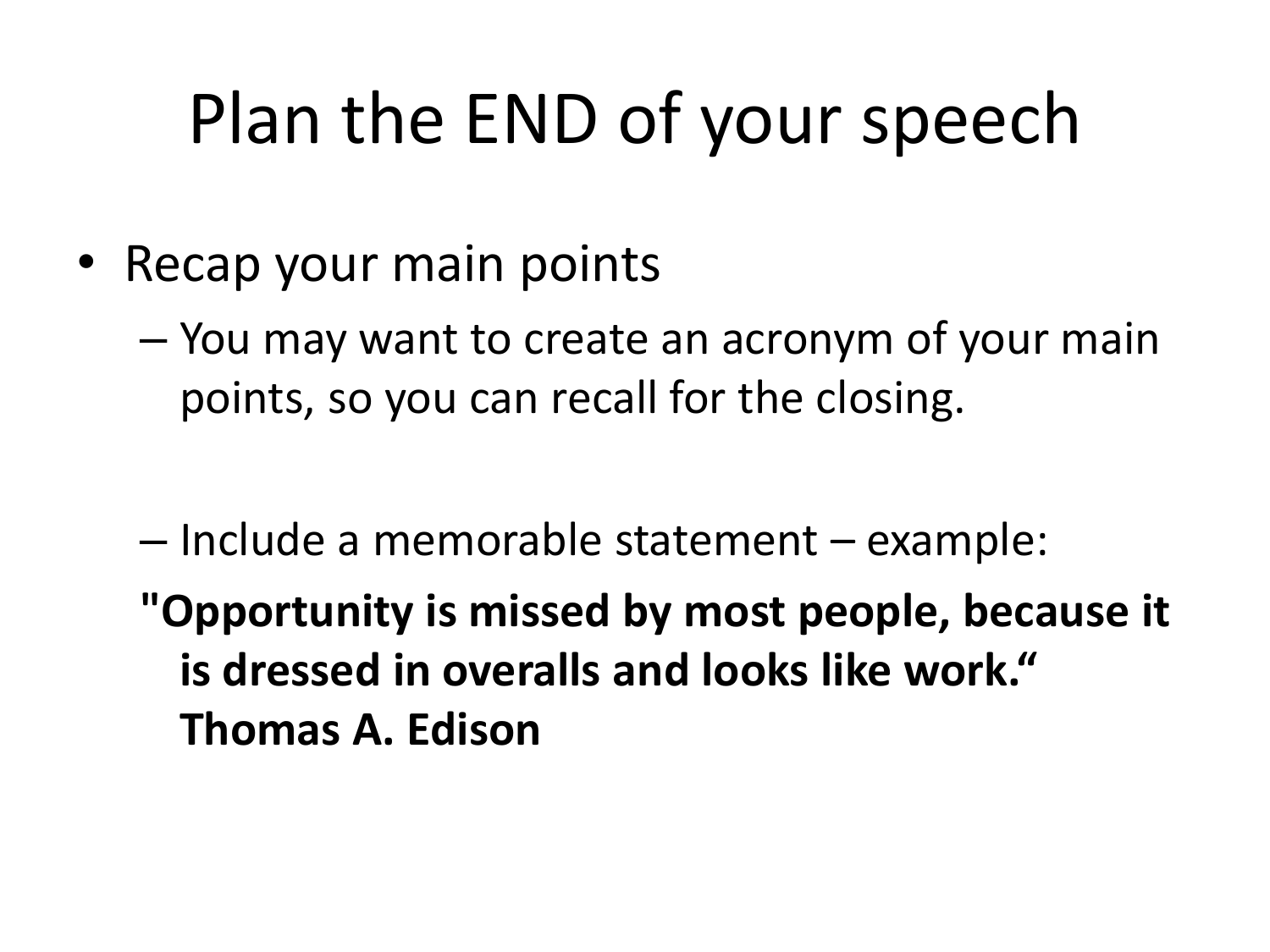#### What if I forget to include a key point?

- Leon Fletcher "Don't tell your audience that you forgot a key point"
- …instead you may say ..."one more thing that I would like to make…"
- Or
- "in addition to my main points, I would like to add this important point…"
- This option offers you a way to include your points…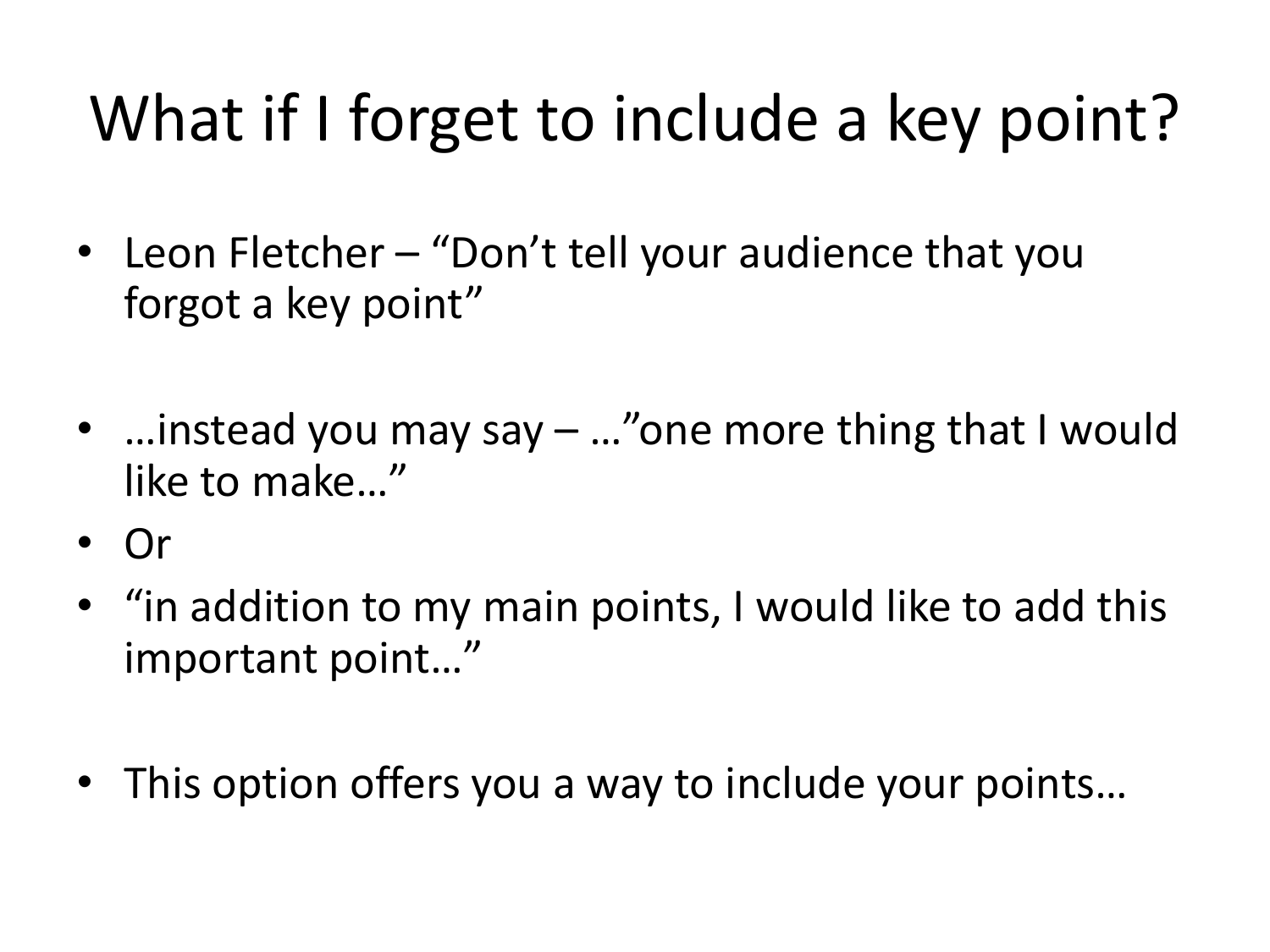## Presenting the Speech

- Practice, Practice and …
- Be calm and be as natural as possible (act like your talking to your best friend(s))
- Speak Up
- Look at your audience eye contact
- Don't stare at one person keep your eyes moving
- Open without READING your notes!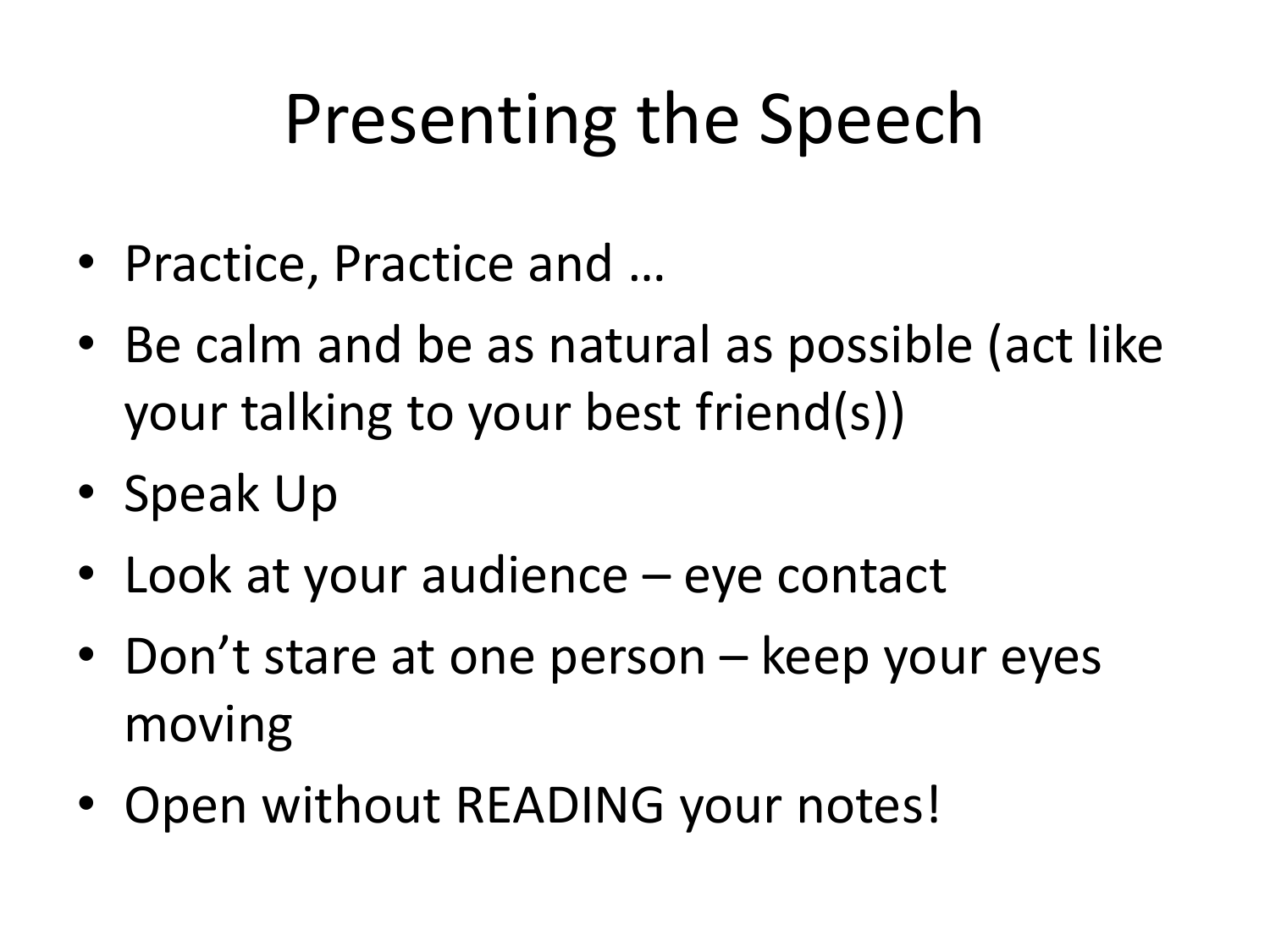## Presenting the Speech – p.2

- Avoid the "filler words"...ugh, so, and, well, hmmm….
- JUST pause and don't make a sound small pauses are okay

- LONG pauses should be used ONLY to make a point – and rarely.
- Stand up, Dress up and fix your hair!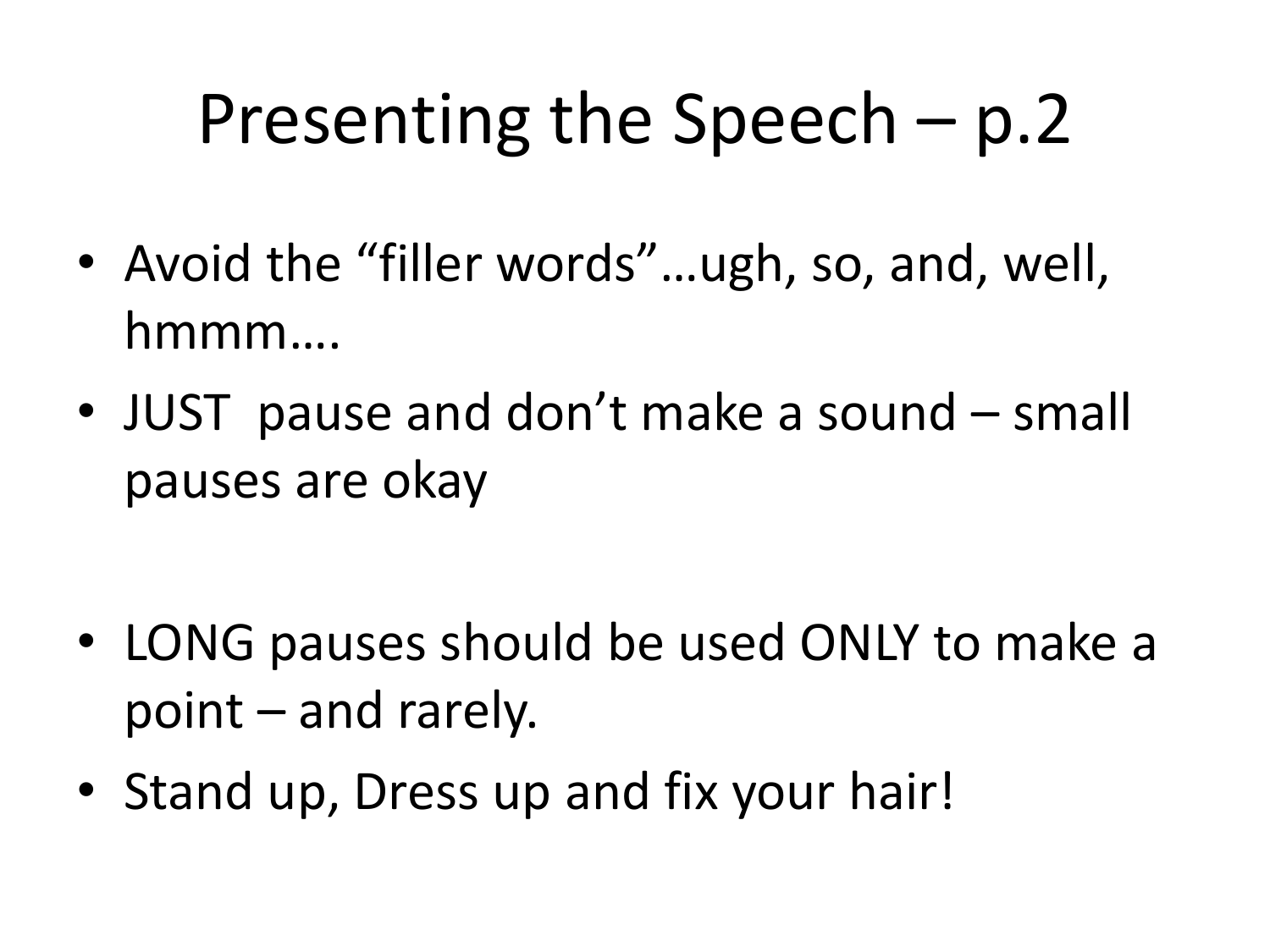## Presenting the Speech p.3

- Speak loud enough for your audience to hear you
- Use visual aids effectively too many can be distracting
- Learn how to transfer your time to the next person on your team…Create a "transition" statement that enhances your team presentation…Wait for that next person to step up before you leave the speaking position.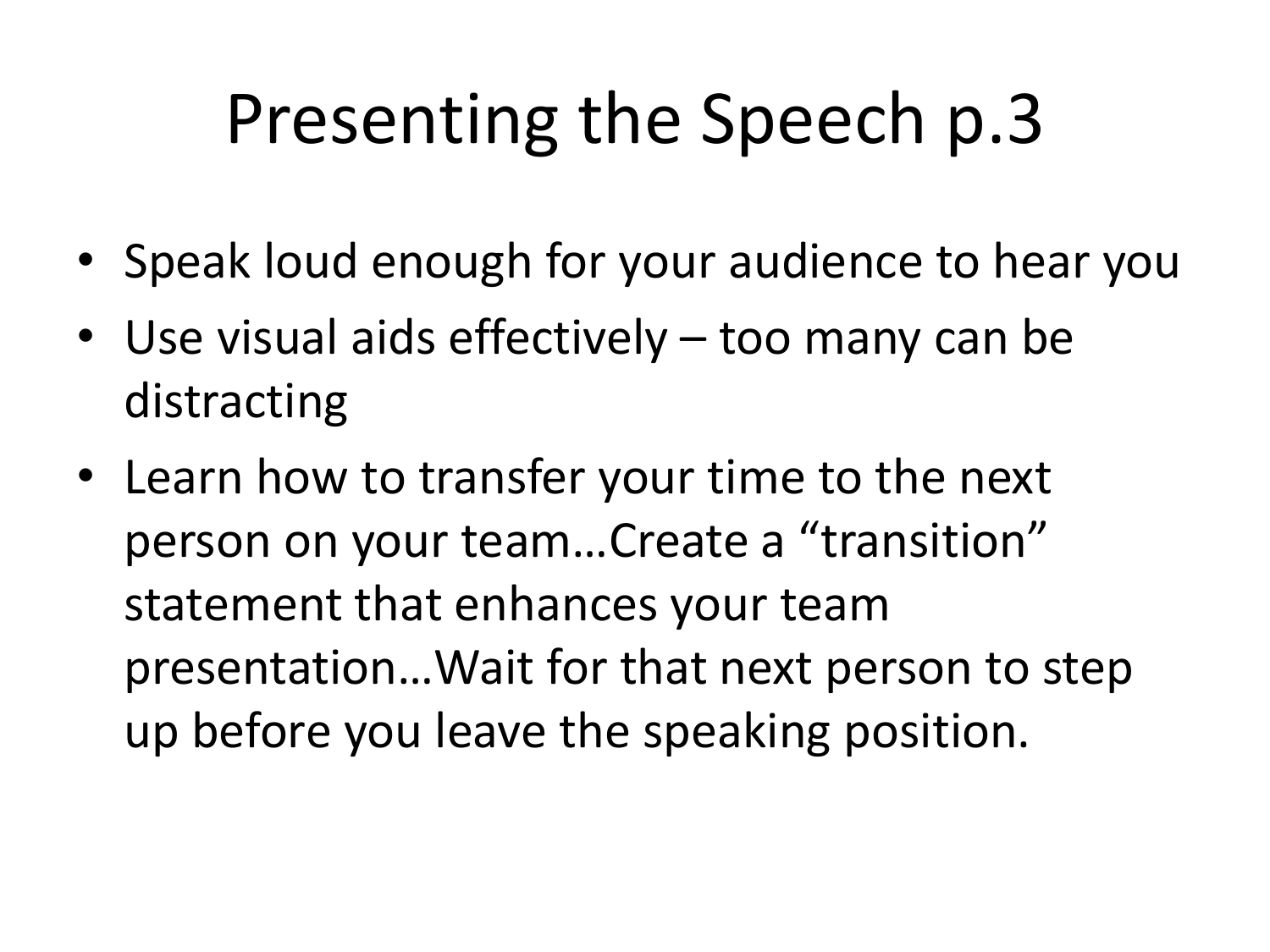#### Transition phrases…

- *The next point I'd like to make is…*
- *That brings us to…*
- *My first point is…*
- *In fact…*
- *Not only …*
- *As you can see from these examples…*
- *First….second…. third…*
- *Now that we have established…*
- *Keeping these points in mind…*
- *Now that we understand…*
- *Let's begin with…*
- *My next example is…*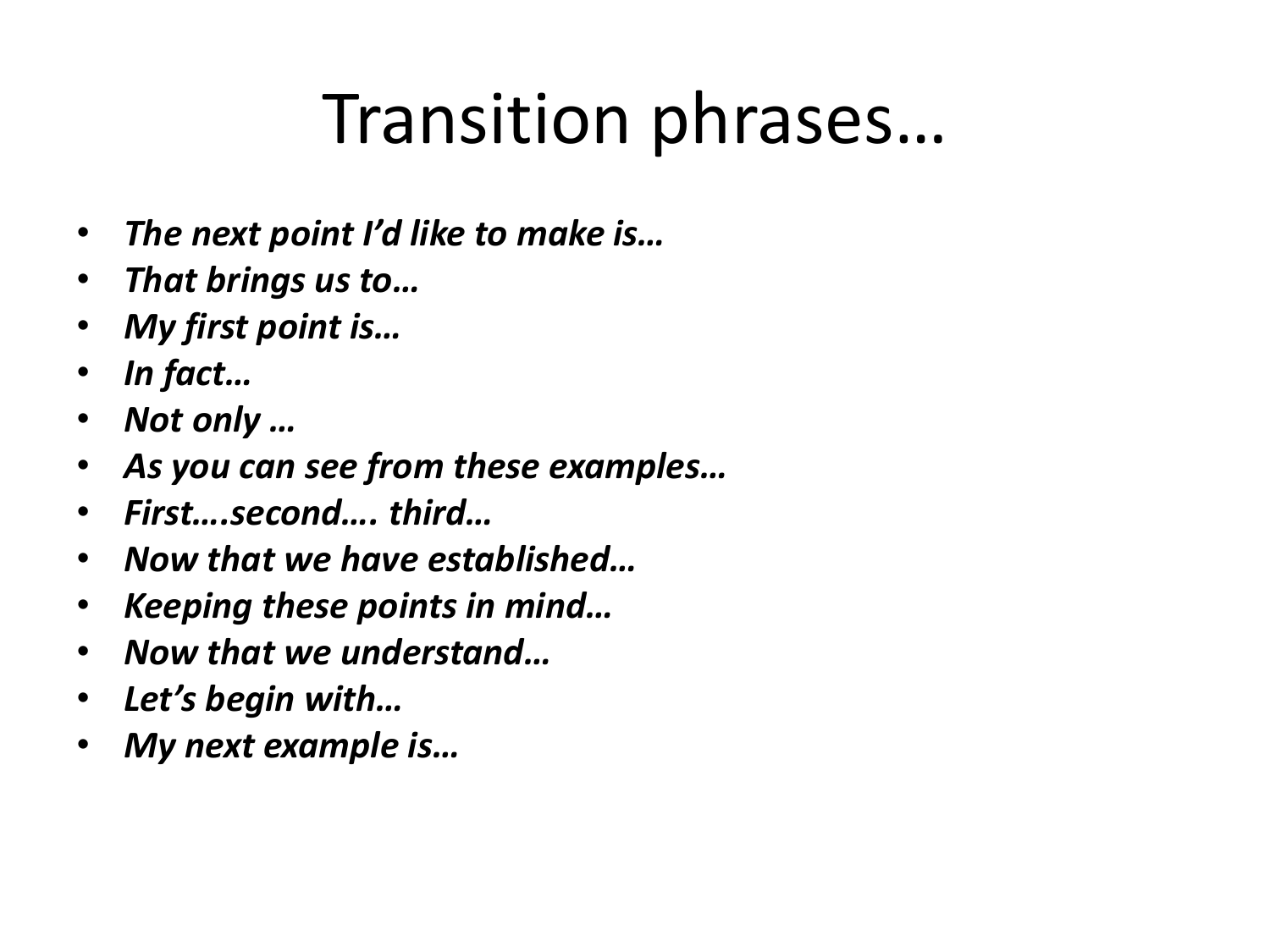#### Presentations

• Your knowledge of your subject is important

• Your ability to COMMUNICATE this knowledge is MORE important

• Be Assertive not aggressive or passive – – Clarity, Concise and Complete